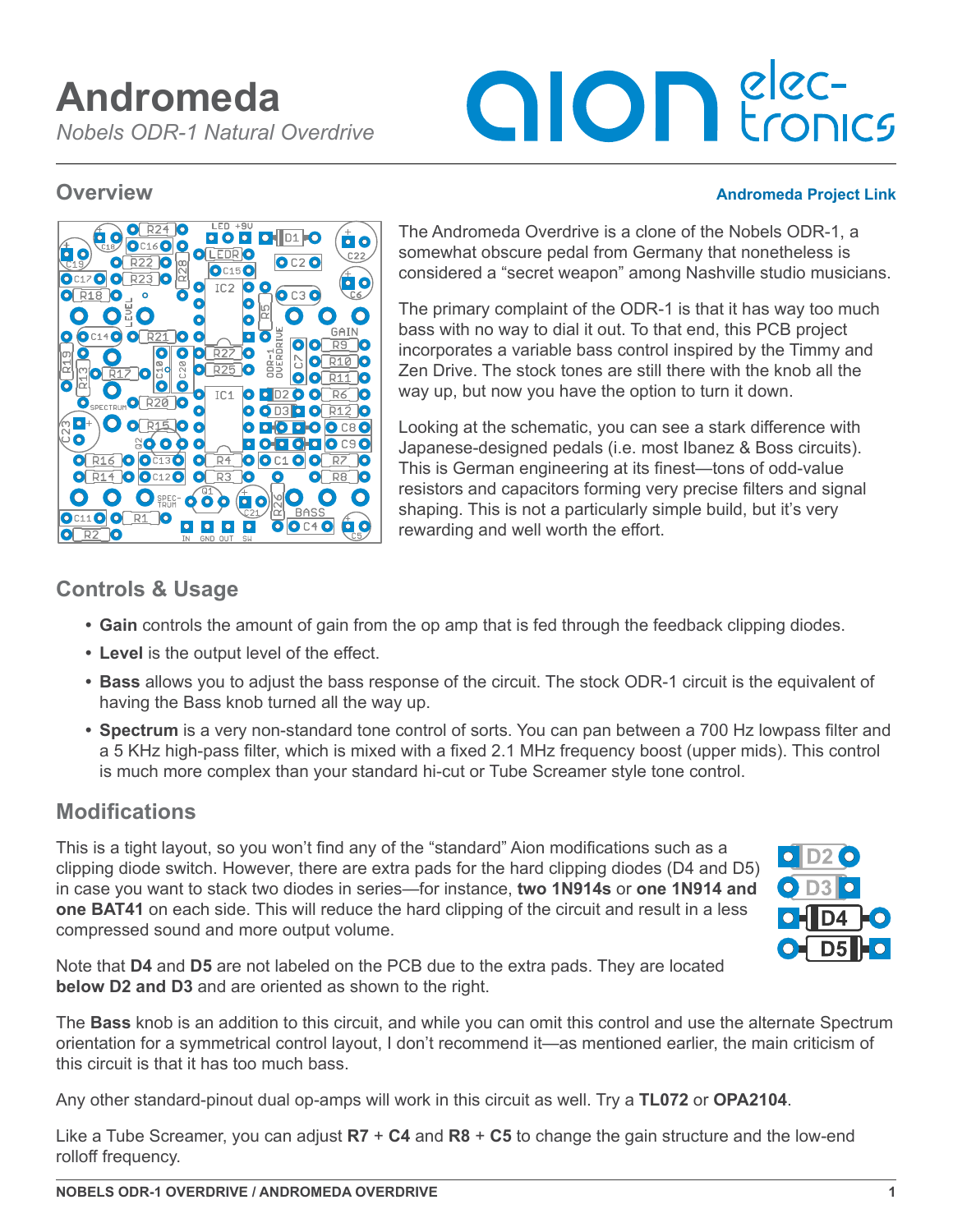### **Parts**

| <b>Capacitors</b> |                            | <b>Resistors</b> |      | Resistors, cont. |                       |  |
|-------------------|----------------------------|------------------|------|------------------|-----------------------|--|
| C <sub>1</sub>    | 68 <sub>n</sub>            | R <sub>1</sub>   | 33k  | R <sub>24</sub>  | 1k2                   |  |
| C <sub>2</sub>    | 22n                        | R2               | 1M   | <b>R25</b>       | 150k                  |  |
| C <sub>3</sub>    | 120pF MLCC                 | R <sub>3</sub>   | 3k3  | <b>R26</b>       | 150k                  |  |
| C <sub>4</sub>    | 82n                        | R <sub>4</sub>   | 2k7  | <b>R27</b>       | 15k                   |  |
| C <sub>5</sub>    | 2u2 electro                | R <sub>5</sub>   | 10k  | <b>R28</b>       | 15k                   |  |
| C <sub>6</sub>    | 2u2 electro                | R <sub>6</sub>   | 1k8  | <b>LEDR</b>      | 4k7                   |  |
| C7                | 2n7                        | R7               | 820R |                  |                       |  |
| C <sub>8</sub>    | 82n                        | R <sub>8</sub>   | 1k5  |                  | <b>Semiconductors</b> |  |
| C <sub>9</sub>    | 1n                         | R <sub>9</sub>   | 12k  |                  |                       |  |
| C <sub>10</sub>   | 22n                        | R <sub>10</sub>  | 39k  | Q <sub>1</sub>   | 2N5457                |  |
| C11               | 27n                        | R <sub>11</sub>  | 10k  | Q2               | 2N5088                |  |
| C <sub>12</sub>   | 100 <sub>n</sub>           | R <sub>12</sub>  | 12k  | $IC1-IC2$        | <b>JRC4558D</b>       |  |
| C <sub>13</sub>   | 8n2                        | R <sub>13</sub>  | 5k1  | D <sub>1</sub>   | 1N4002                |  |
| C14               | 560pF MLCC                 | R <sub>14</sub>  | 2k2  | $D2-D5$          | 1N914                 |  |
| C <sub>15</sub>   | 8n2                        | R <sub>15</sub>  | 150k | <b>LED</b>       | 5mm LED               |  |
| C <sub>16</sub>   | 4n7                        | R <sub>16</sub>  | 3k3  |                  |                       |  |
| C <sub>17</sub>   | 82n                        | <b>R17</b>       | 1k2  |                  | <b>Potentiometers</b> |  |
| C <sub>18</sub>   | 1u electro                 | R <sub>18</sub>  | 43k  | Gain             | <b>250kA</b>          |  |
| C <sub>19</sub>   | 2u2 electro                | R <sub>19</sub>  | 10k  | Level            | 50kA                  |  |
| C20               | 470 <sub>n</sub>           | <b>R20</b>       | 20k  | Spectrum         | 25kB                  |  |
| C <sub>21</sub>   | 3u3 electro                | R <sub>21</sub>  | 4k7  | <b>Bass</b>      | 50kC <sup>3</sup>     |  |
| C <sub>22</sub>   | 100uF electro <sup>1</sup> | <b>R22</b>       | 22k  |                  |                       |  |
| C <sub>23</sub>   | 47uF electro               | R <sub>23</sub>  | 5k1  |                  |                       |  |
| C <sub>24</sub>   | 47uF electro <sup>2</sup>  |                  |      |                  |                       |  |

# **Build Notes**

**1** The stock circuit has a generous **220uF** for the main filter capacitor (C22). I dropped this to a more reasonable 100uF. There shouldn't be any increase in noise, but I wanted to make mention of it.

**2** I added **C24** to counteract some low-frequency oscillations at high drive settings. 22uF is probably OK here.

**3** The **Bass knob** is not present in the original, but I'd recommend including it. If you do leave it off, you'll need to **jumper pads 2 and 3** of the Bass pot, and then use the center orientation of the Spectrum control.

### **Additional Part Notes**

- Capacitors are shown in nanofarads (n or nF) where appropriate. 1000n = 1uF. Many online suppliers do not use nanofarads, so you'll often have to look for 0.047uF instead of 47n, 0.0056uF instead of 5n6, etc.
- The PCB layout assumes the use of film capacitors with 5mm lead spacing for all values 1nF through 470nF. I prefer [EPCOS box film](https://aionelectronics.com/link/epcos-box-film/) or [Panasonic ECQ-B/V-series](https://aionelectronics.com/link/panasonic-film/).
- Potentiometers are Alpha 16mm right-angle PCB mount.
- I recommend using [these dust covers / insulators](https://aionelectronics.com/link/16mm-dust-covers/) from Small Bear to insulate the back of the pots from the board and prevent shorts. If you don't use these, use some electrical tape or cardboard to act as insulation. The right-angle pots will make direct contact with the solder pads otherwise.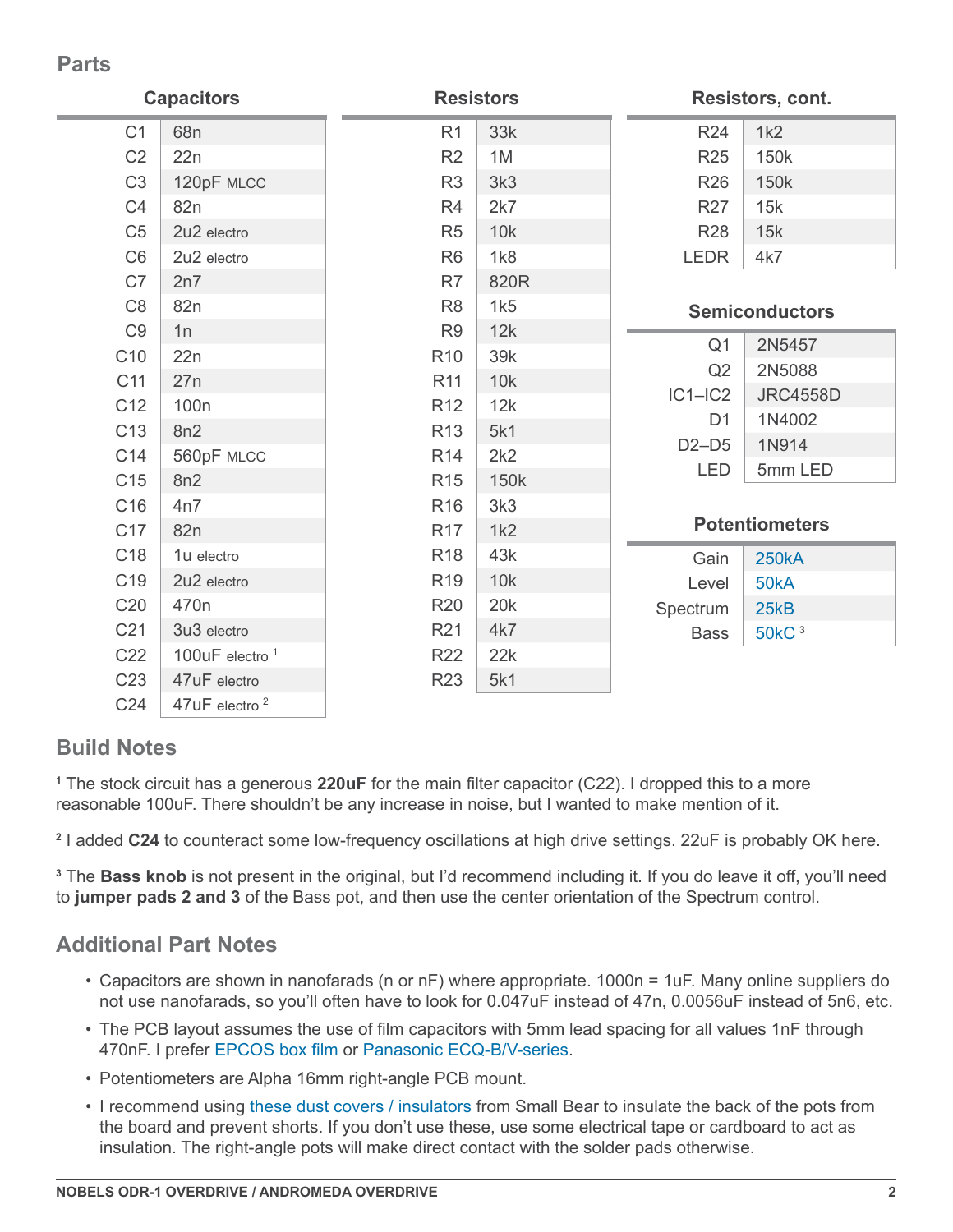

S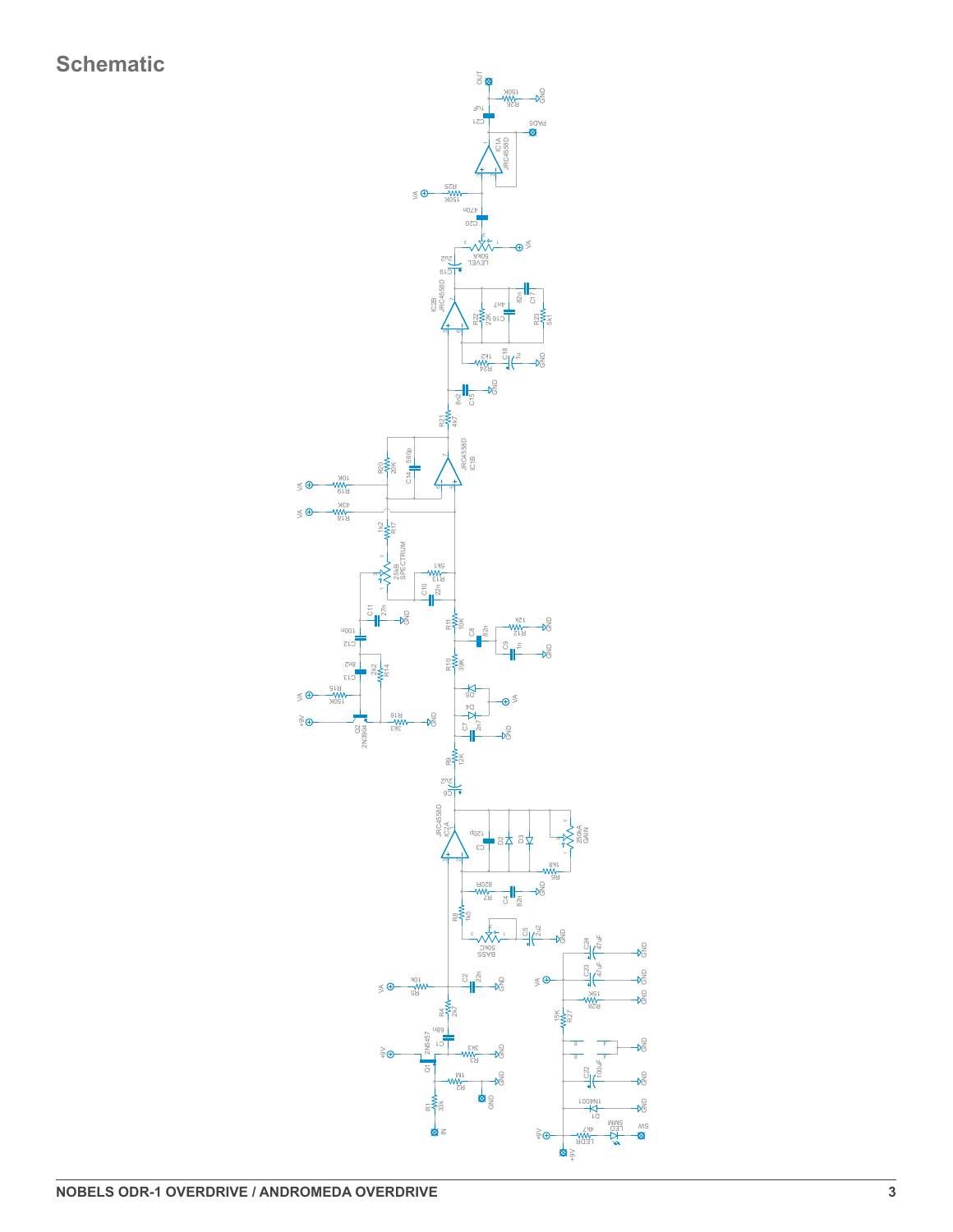# **General Build Instructions**

These are general guidelines and explanations for all Aion Electronics DIY projects, so be aware that not everything described below may apply to this particular project.

#### **Build Order**

When putting together the PCB, it's recommended that you do not yet solder any of the enclosure-mounted control components (pots and switches) to the board. Instead, follow this build order:

- 1. Attach the **audio jacks**, **DC jack** and **footswitch** to the enclosure.
- 2. Firmly attach the **pots** and **switches** to the enclosure, taking care that they are aligned and straight.
- 3. Push the LED<sup>1</sup> into the hole in the enclosure with the leads sticking straight up, ensuring that the flat side is oriented according to the silkscreen on the PCB.
- 4. Fit the **PCB** onto all the control components, including the leads of the LED. If it doesn't fit, or if you need to bend things more than you think you should, double-check the alignment of the pots and switches.
- 5. Once you feel good about everything, **solder them from the top**<sup>2</sup> as the last step before wiring. This way there is no stress on the solder joints from slight misalignments that do not fit the drilled holes. You can still take it out easily if the build needs to be debugged, but now the PCB is "custom-fit" to that particular enclosure.
- 6. Wire everything according to the wiring diagram on the last page.

**1 For the LED**: You can use a bezel if you'd like, but generally it's easier just to drill the proper size of hole and push the LED through so it fits snugly. If you solder it directly to the PCB, it'll stay put even if the hole is slightly too big. Make absolutely sure the LED is oriented correctly (the flat side matches the silk screen) before soldering, as it'll be a pain to fix later! After it's soldered, clip off the excess length of the leads.

**2 Note on soldering the toggle switch(es):** It will require a good amount of solder to fill the pads. Try to be as quick as possible to avoid melting the lugs, and be prepared to feed a lot of solder as soon as the solder starts to melt. I recommend waiting 20-30 seconds between soldering each lug to give it time to cool down.

#### **"RPD" and "LEDR" resistors**

The resistors marked "RPD" and "LEDR" are generally not original to the circuit and can be adjusted to preference. "RPD" is the pulldown resistor to help tame true-bypass popping, while "LEDR" controls the brightness of the LED. I generally use 2.2M for the pulldown resistor and 4.7k for the LED resistor.

#### **Sockets**

Since double-sided boards can be very frustrating to desolder, especially components with more than 2 leads, it is recommended to use sockets for all transistors and ICs. It may save you a lot of headaches later on.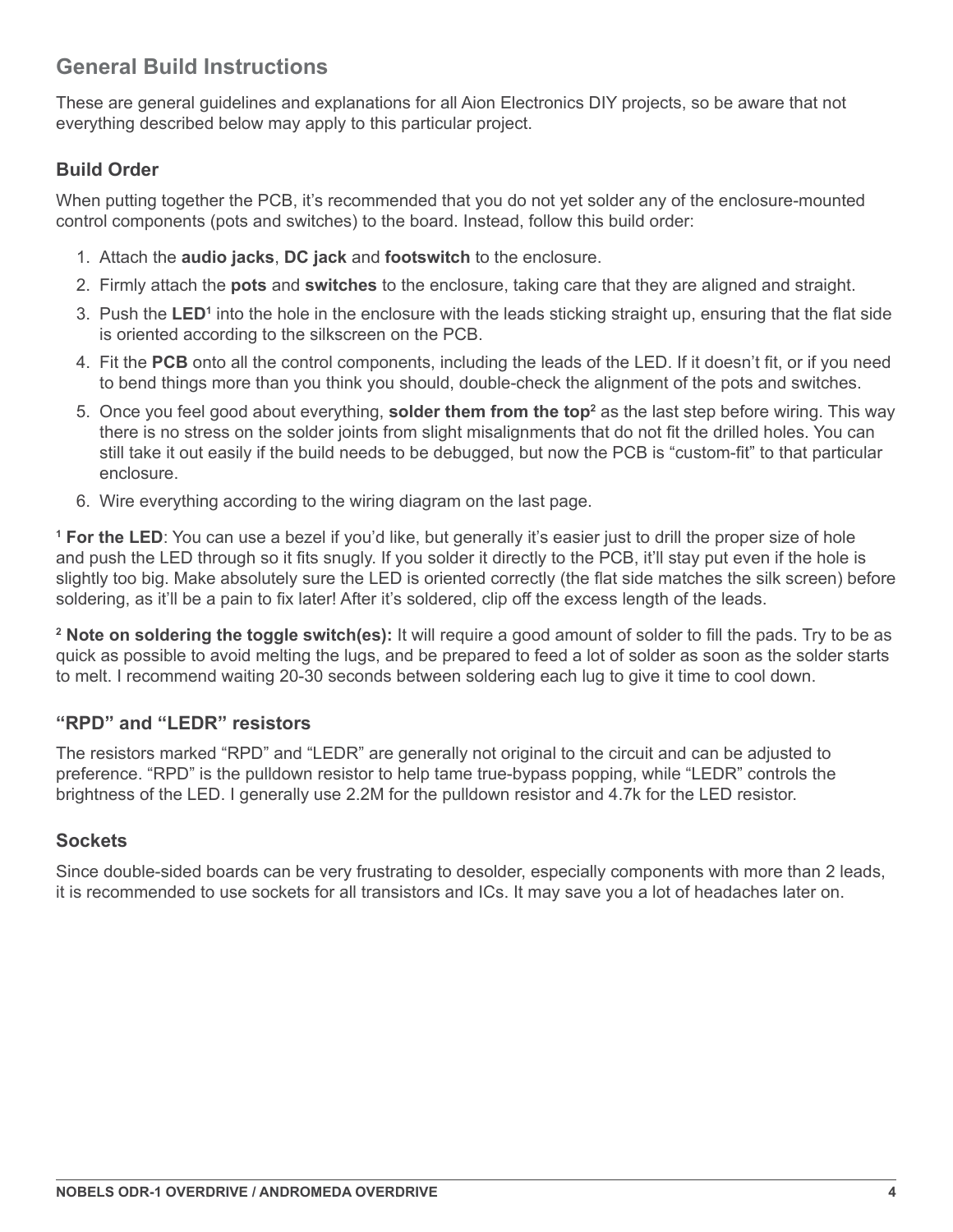# **Drilling & Placement**

Print this page and have an adult cut out the drilling template below for you. Tape it to the enclosure to secure it while drilling. Note that the holes are shown slightly smaller than they need to be, so drill out the holes as shown and then step up until they are the correct size for the components.



#### **Parts Used**

- [Switchcraft 111X](https://aionelectronics.com/link/switchcraft-111/) enclosed jacks
- [Kobiconn-style DC jack](https://aionelectronics.com/link/dc-jack/) with internal nut